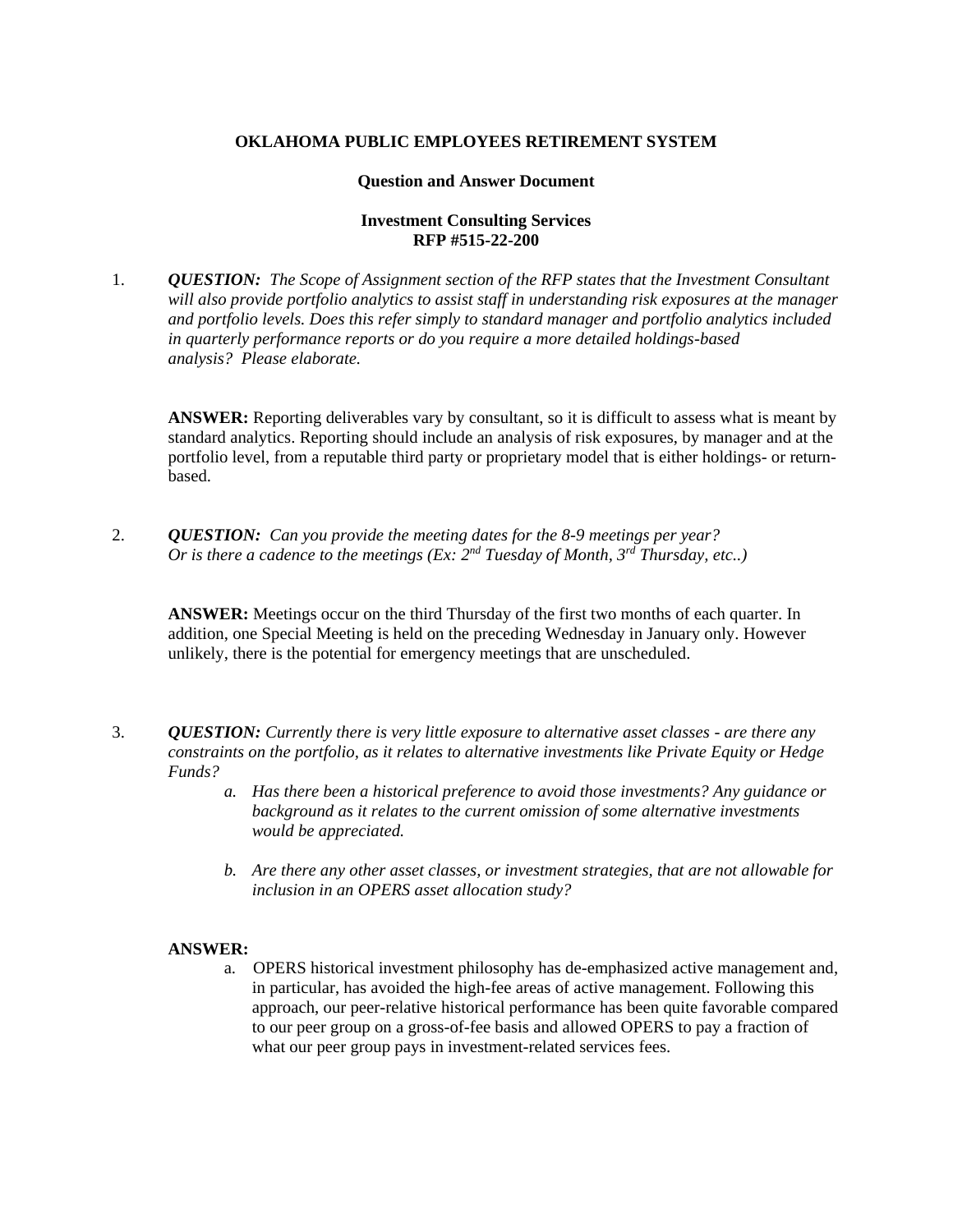b. The Board of Trustees determines the asset classes and strategies allowed in the portfolio. The current asset classes that comprise the portfolio may be found in the Statement of Investment Policy at www.OPERS.ok.gov.

4. *QUESTION: Do you anticipate the Investment Consultant assisting with a recordkeeper search and/or a custodial search over the next 5 years?*

> *a. Is the Consultant fully responsible for those 3rd party vendor searches, or assists OPERS staff with the searches as needed? Any additional details you can provide as it relates to the scope of services for 3rd party vendor searches would be appreciated.*

**ANSWER:** All search activity is done in coordination with staff. In most cases, OPERS has specific rules that apply to search activity, so staff will be involved. The consultant is expected to assist in evaluation and presentation of recommendations to the Board. Search activity is usually infrequent but may occur at any time as necessary.

5. *QUESTION: Can you advise who your current consultant is and what you are paying in fees?*

**ANSWER:** Verus is the current consultant; its fee is \$285,000 annually.

6. *QUESTION: Fiduciary (p. 5 of RFP): 'All Vendors must acknowledge and agree to be fiduciary to the plan pursuant to Section 909.2 of Title 74 of the Oklahoma Statutes' Wilshire Comment: As a SEC-registered investment advisor, Wilshire is a fiduciary to each of its clients in connection with the investment advisory services that Wilshire provides. Is this acceptable to OPERS?*

**ANSWER:** All investment-related agreements contain the explicit acknowledgement of fiduciary status of the provider pursuant to Section 909.2 of Title 74 of the Oklahoma Statutes. This agreement will as well.

7. *QUESTION: Ownership of Data and Work Product (p.11 of RFP): 'There is a presumption that all work product generated for OPERS under this contract, as well as all data compiled by the Vendor while performing this contract, shall become the sole property of OPERS. OPERS must*  be given reasonable access to all such work product or data compiled by the Vendor in the *performance of this contract'*

*Wilshire Comment: Wilshire cannot grant ownership of its work product (as "works made for hire," or otherwise), as certain deliverables such as reports are not bespoke and are used across multiple clients; provided that Wilshire shall grant the Client a perpetual license to use, distribute, reproduce and use the reports, data, materials, etc., provided to the Client in connection with Wilshire's services. Is this acceptable to OPERS?*